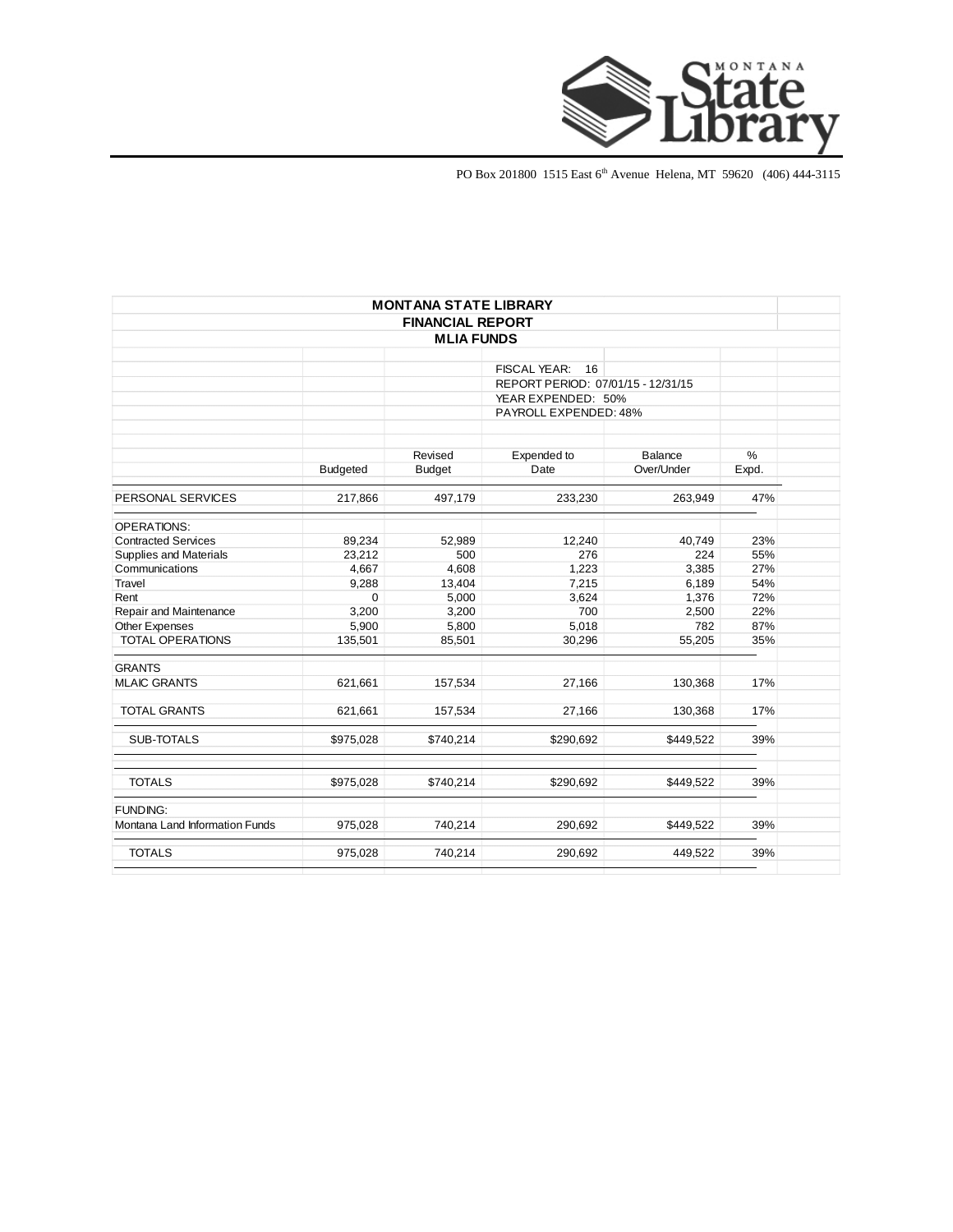|                                  |             |               | <b>MONTANA STATE LIBRARY</b> |                              |            |       |
|----------------------------------|-------------|---------------|------------------------------|------------------------------|------------|-------|
|                                  |             |               | <b>FINANCIAL REPORT</b>      |                              |            |       |
|                                  |             |               |                              |                              |            |       |
| <b>MONTANA DIGITAL LIBRARY</b>   |             |               |                              |                              |            |       |
| FUNCTION: 1000                   |             |               |                              | <b>FISCAL YEAR:</b>          | 16         |       |
|                                  |             |               |                              | REPORT PERIOD: 10/1-12/31/15 |            |       |
|                                  |             |               |                              | YEAR EXPENDED: 50%           |            |       |
|                                  |             |               |                              | PAYROLL EXPENDED: 48%        |            |       |
|                                  |             |               |                              | Projected                    | Projected  |       |
|                                  |             | Revised       | Expended                     | Year-End                     | Balance    | %     |
|                                  | Budgeted    | <b>Budget</b> | To Date                      | Expenditures                 | Over/Under | Expd. |
| PERSONAL SERVICES                | 1,306,643   | 1,277,258     | 543,683                      | 1,271,334                    | 5,924      | 100%  |
| <b>OPERATIONS:</b>               |             |               |                              |                              |            |       |
| <b>Contracted Services</b>       | 779,560     | 795,624       | 287,068                      | 795,624                      | 0          | 100%  |
| <b>Supplies and Materials</b>    | 93,244      | 26,217        | 3,297                        | 26,217                       | 0          | 100%  |
| Communications                   | 46,283      | 50,944        | 11,371                       | 50,944                       | 0          | 100%  |
| Travel                           | 25,305      | 31,243        | 14,924                       | 31,243                       | 0          | 100%  |
| Rent                             | 179,180     | 180,080       | 90,539                       | 180,080                      | 0          | 100%  |
| <b>Repair and Maintenance</b>    | 6,932       | 10,361        | 1,097                        | 10,361                       | 0          | 103%  |
| <b>Other Expenses</b>            | 27,659      | 25,942        | 8,013                        | 25,942                       | 0          | 100%  |
| <b>TOTAL OPERATIONS</b>          | 1,158,163   | 1,120,411     | 416,309                      | 1,120,411                    | 0          | 100%  |
|                                  |             |               |                              |                              |            |       |
| <b>EQUIPMENT:</b>                |             |               |                              |                              |            |       |
| Library Books                    | 4,066       | 4,066         | 1,224                        | 4,066                        | 0          | 100%  |
| Equipment                        | 0           |               |                              |                              | 0          | 0%    |
| <b>TOTAL EQUIPMENT</b>           | 4,066       | 4,066         | 1,224                        | 4,066                        | 0          | 100%  |
| SUB-TOTALS                       | \$2,468,872 | \$2,401,735   | \$961,216                    | \$2,395,811                  | \$5,924    | 100%  |
| Montana Land Information Grants  | 309632      | 157,534       | 27166                        | 157,534                      | 0          | 0%    |
| <b>TOTAL GRANTS</b>              | 309,632     | 157,534       | 27,166                       | 157,534                      | 0          | 0%    |
|                                  |             |               |                              |                              |            |       |
| <b>TOTAL</b>                     | 2,778,504   | 2,559,270     | 988,382                      | 2,553,346                    | 5,924      | 0%    |
| <b>FUNDING:</b>                  |             |               |                              |                              |            |       |
| General Fund:                    | 1,356,374   | 1,330,105     | 555,975                      | 1,324,181                    | 5,924      | 100%  |
| Coal Sev. Tax:                   | 53,184      | 53,184        | 18,197                       | 53,184                       | 0          | 100%  |
| Montana Land Information Acct    | 975,028     | 724,062       | 283,968                      | 724,062                      | 0          | 100%  |
| Fish Wildlife and Parks (FW&P    | 69,342      | 69,342        | 17,220                       | 69,342                       | 0          | 100%  |
| Dept. of Environmental Quality ( | 88,928      | 88,928        | 43,502                       | 88,928                       | $\pmb{0}$  | 100%  |
| Mt. Depart. Of Transportation (I | 31,845      | 31,845        | 8,157                        | 31,845                       | 0          | 100%  |
| Dept. of Natural Resources (DN   | 49,155      | 49,155        | 11,782                       | 49,155                       | 0          | 100%  |
| University                       | 44,253      | 44,253        | 9,968                        | 44,253                       | 0          | 100%  |
| DOA-SITSD_PSCB_Firstnet (AA)     | 17,173      | 17,173        | 7,429                        | 17,173                       | 0          | 100%  |
| DNRC- WRQS (AA)                  | 3,562       | 3,562         | 410                          | 3,562                        | 0          | 100%  |
| DNRC-MSDI (AA)                   | 22,185      | 22,185        | 521                          | 22,185                       | $\pmb{0}$  | 100%  |
| <b>USACE Yellowstone</b>         |             | 18,000        | 823                          | 18,000                       | $\pmb{0}$  | 100%  |
| NRCS-FOREST-BA                   | 17,492      | 57,492        | 11,712                       | 57,492                       | $\pmb{0}$  | 100%  |
| CADNSDI-NB                       | 25,000      | 25,000        | 15,000                       | 25,000                       | 0          | 100%  |
| USGS-NHD - BA                    | 24,984      | 24,984        | 3,719                        | 24,984                       | 0          | 100%  |
|                                  |             |               |                              |                              |            |       |
| <b>TOTALS</b>                    | 2,778,504   | 2,559,270     | 988,382                      | 2,553,346                    | 5924       | 100%  |
|                                  |             |               |                              |                              |            |       |